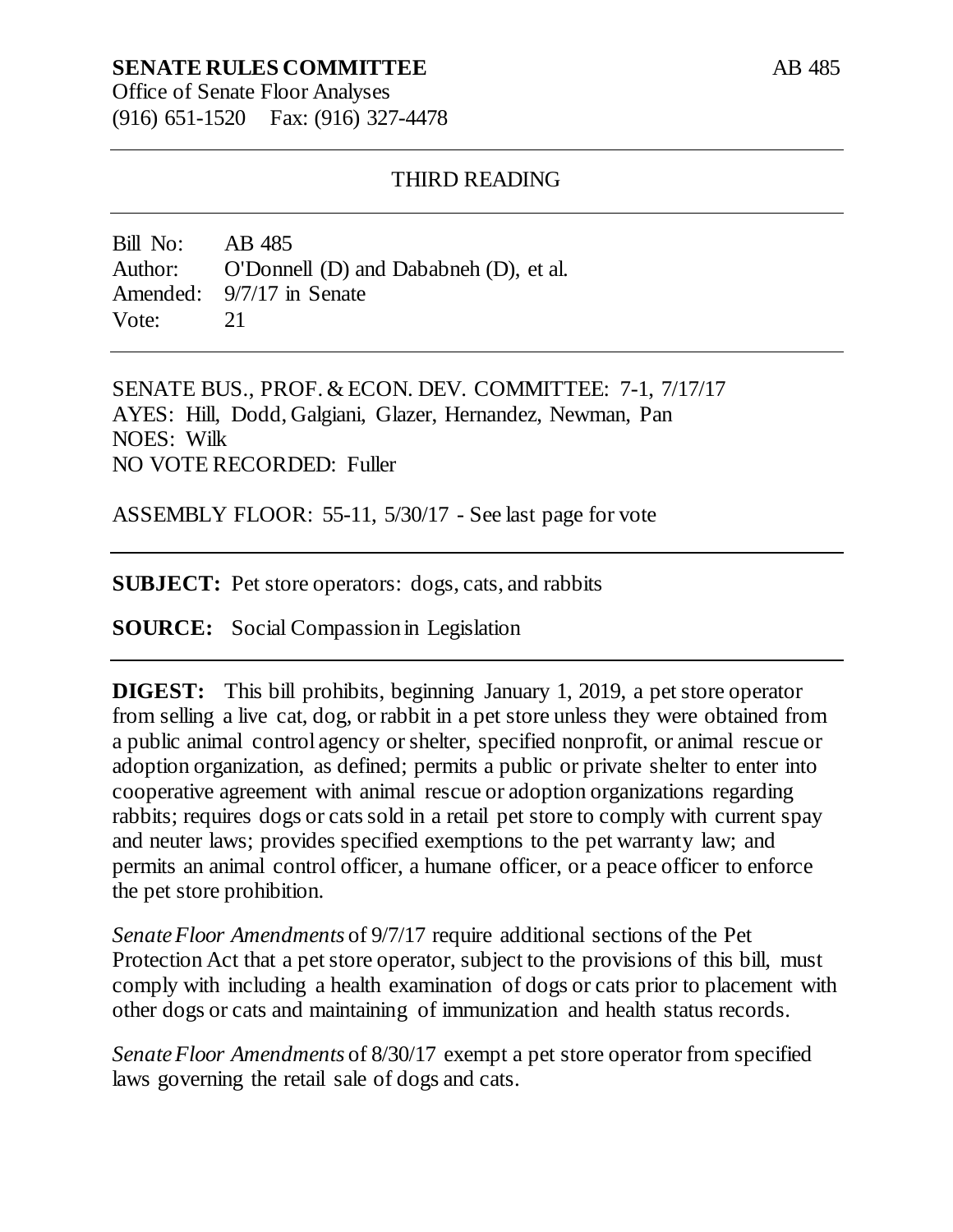# **ANALYSIS:**

Existing law:

- 1) Establishes procedures and requirements for the care and maintenance of animals in the custody of a pet store and details the responsibilities of the pet shop, as specified. (Health and Safety Code (HSC) § 122350 *et seq.* and Penal Code (PC) § 5971)
- 2) Defines a "pet store" to mean a retail establishment open to the public and selling or offering for sale animals, as specified, does not include a retail establishment selling or offering animals to agricultural operations, as specified.  $(HSC \S 122350(i))$
- 3) Requires each pet store operator to maintain records for identification purposes of the person from whom the animals in the pet store were acquired, as specified. (HSC § 122355(d))
- 4) Establishes the Polanco-Lockyer Pet Breeder Warranty Act, related to the sale of dogs by breeders. Specifies information to disclose to the consumer, including records of diseases or illness. Requires dog breeders to maintain the health and safety of the dogs and prohibits them from knowingly selling a dog that is ill. (HSC §§ 122045-122110)
- 5) Establishes the Lockyer-Polanco-Farr Pet Protection Act (Pet Protection Act), related to the retail sale of dogs and cats. Requires that pet dealers possess a permit in order to sell dogs and cats and provide consumers disclosures related to the pet, including breeder information, health records, and any known health condition. Specifies civil penalties for violating these provisions. (HSC §§ 122125-122220)
- 6) Specifies that it is the policy of the state that no adoptable animal, as defined, should be euthanized within a public or private shelter if it can be adopted into a suitable home, as specified. (Food and Agriculture Code  $\S$  17005 and PC  $\S$ 599d)

This bill:

1) Prohibits, on or after January 1, 2019, a pet store operator from selling a live dog, cat, or rabbit in a pet store unless the dog, cat, or rabbit was obtained from a public animal control agency or shelter, society for the prevention of cruelty to animals shelter, humane society shelter or non-profit animal rescue or adoption organization.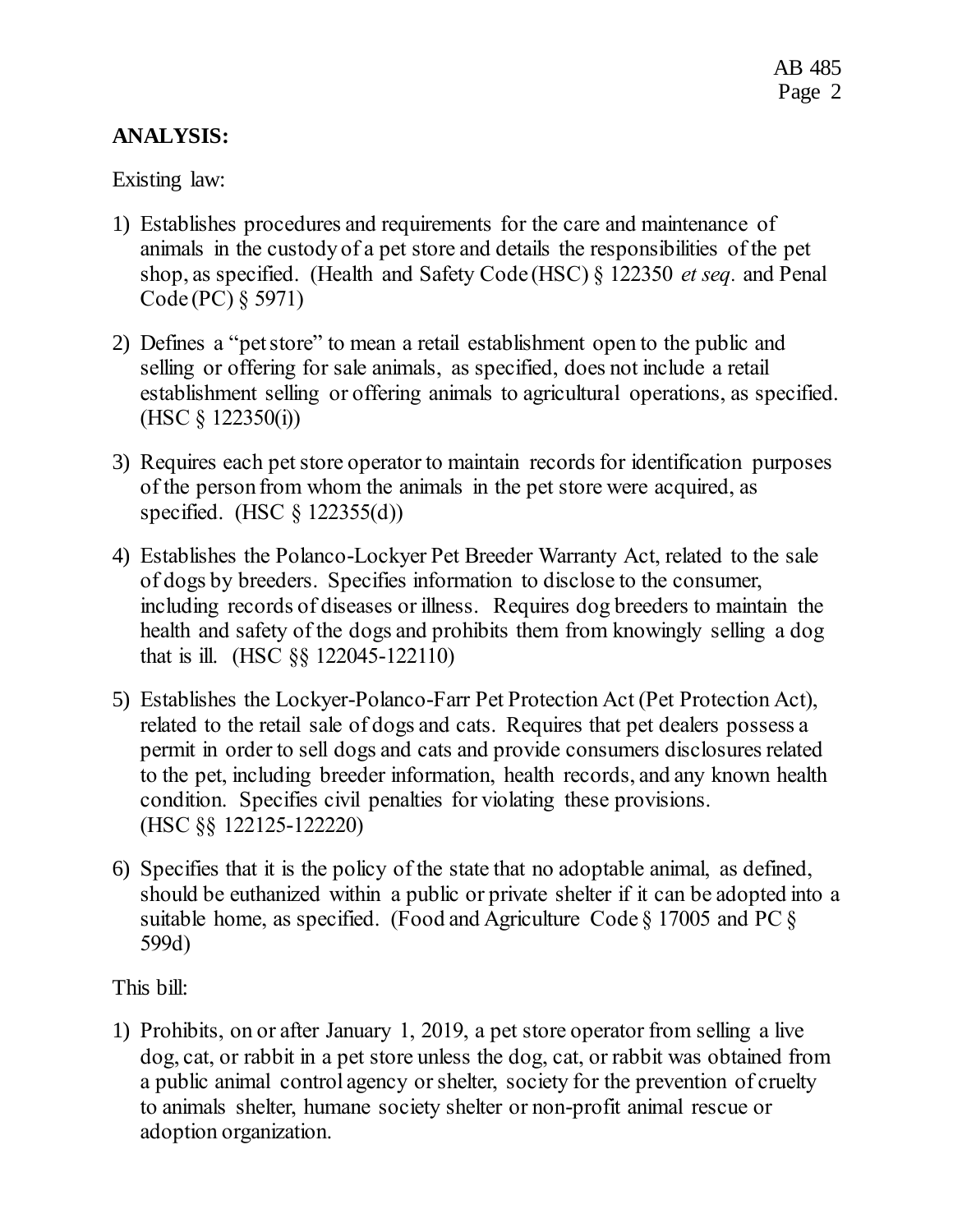- 2) Requires the sale of dogs or cats as specified in Item #1) above, to be in compliance with specified spay or neuter laws.
- 3) Requires each pet store to maintain records sufficient to document the source of each dog, cat, or rabbit the pet store sells, as specified.
- 4) Authorizes a public or private shelter, as specified, to enter into cooperative agreements with animal rescue or adoption organizations regarding rabbits.
- 5) Makes a pet store operator who violates the provisions of this bill subject to a civil penalty of \$500 and specifies that each animal offered for sale in violation constitutes a separate violation.
- 6) Defines a "rescue group", as specified.
- 7) Exempts a pet store operator, subject to the provisions of this bill, from the Pet Protection Act, except the requirements for a health examination of the pet, maintaining health and immunization records, and animal treatment and care in the pet store, as specified.

## **Background**

*Puppy Mills.* "Puppy Mills" or "Kitty Factories" are common terms for large commercial breeding facilities that mass produce animals for sale at retail markets. These are separate from other types of breeders who produce a smaller quantity of animals and typically in California do not sell directly to retail pet outlets; however, there are no restrictions on pet stores as to where they can acquire animals for retail sale. This bill, as indicated by the author and its proponents, aims to limit the sales of animals in California that are from "puppy mills", "kitten factories" or other commercial breeding facilities (especially those in other states) and to help promote and encourage the availability of shelter animals in California as a source for either adoption or for sale in a pet store establishment. As many commercial breeding facilities focus on quantity, there are concerns about the health of animals from these places, and oftentimes, news headlines report on this issue. As explained by the Humane Society Veterinary Medical Association, although the conditions in these puppy mills vary widely in quality, they are typically operated with an emphasis on profits over animal welfare and the dogs often live in substandard conditions, housed for their entire reproductive lives in cages or runs, provided little to no positive human interaction or other forms of environmental enrichment, and minimal to no veterinary care.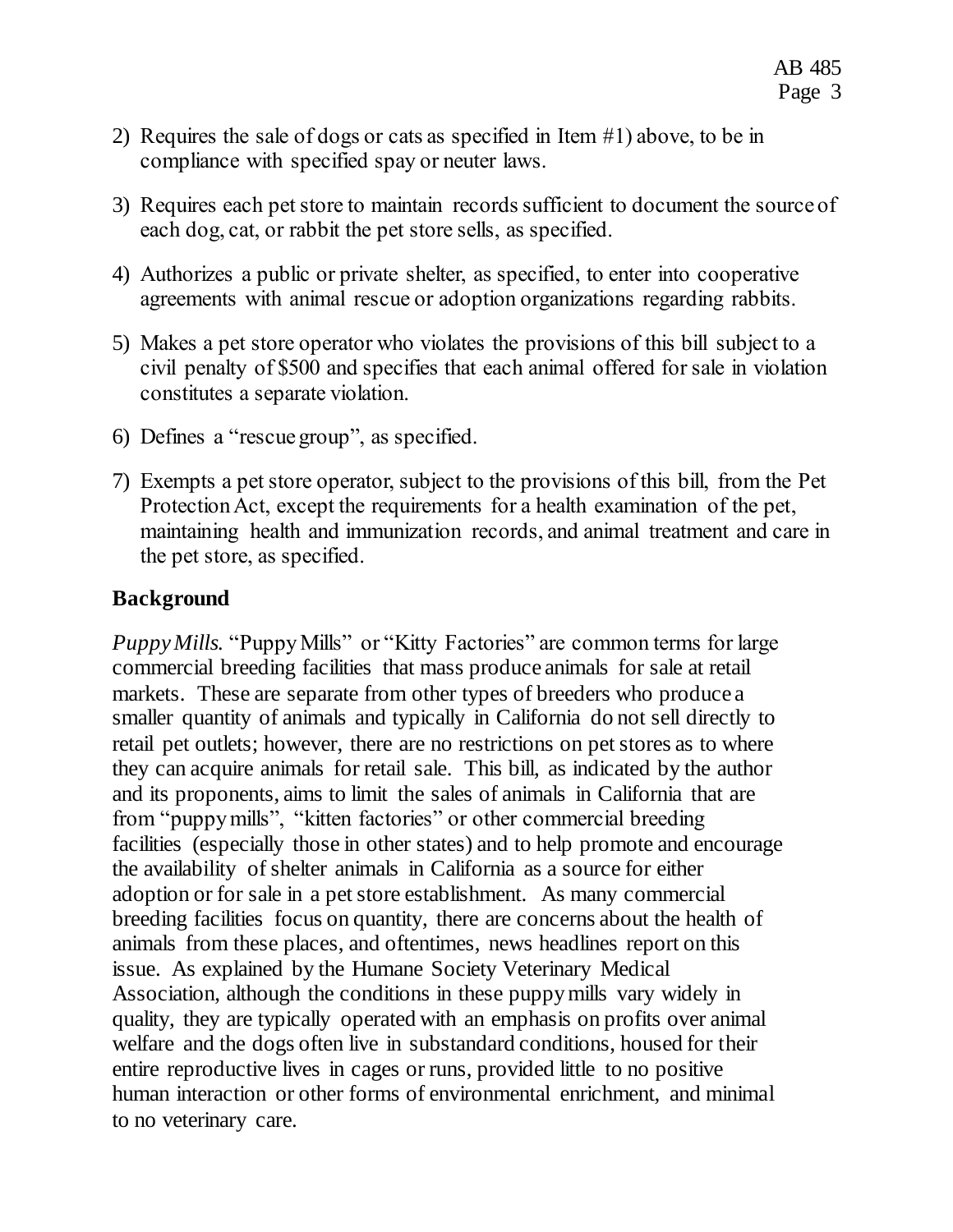*Consumer Protection Laws Regarding the Purchase and Sale of Animals.* In California, there are certain laws related to the sale of pets in California, including regulations for animal care in pet stores, consumer rights, requirements for breeders, sales at swap meets, and kennels. However, there are no requirements or restrictions pertaining to the acquisition of animals for purpose of animal sales, although pet store operators are required to maintain specific documentation about an animal's health records and are also required to provide consumers with information about the breeder or broker. There are no current prohibitions on pet store operators related to the sale of puppies, kittens, rabbits or dogs acquired from individuals, brokers, or mass commercial breeders who have enforcement violations at the local, state or federal level. There is also no requirement that a pet store operator has to purchase animals from a licensed United States Department of Agriculture (USDA) breeder.

The Pet Protection Act specifies the requirements for retail sellers of animals to ensure purchaser protection for the sale of ill or sick animals, and provides some form of disclosures to individuals about where the animal was bred. This bill will exempt a pet store operator, subject to the provisions of this bill, from various requirements in the Pet Protection Act including disclosure requirements, return and refund policies among others; however, a pet store operator must still comply with existing laws in the Pet Protection Act pertaining to the treatment of animals in retail establishments, maintaining health and immunization records, and provide health evaluations prior to the placement dogs and cats with other dogs and cats. This bill does not change or limit current practices for individuals purchasing animals from local breeders, the Internet (if applicable laws allow), other states, or by other private sales.

*Lax Oversight of Breeders.* Breeders who sell to a pet store or to consumers over the Internet are required to hold a license and be inspected by the USDA. However, as noted by various animal welfare organizations, the AWA provides a minimal level of specificity for animal care and violations are often found in many commercial breeding organizations, while others operate underground making enforcement of the laws difficult and challenging. In recent years, the Animal and Plant Health Inspection Service's (APHIS) under the USDA has provided on its Web site information regarding inspections of commercial animal breeding facilities and lists of persons licensed and registered under the federal Animal Welfare Act (AWA), but as of February 3, 2017, this information is no longer available from the APHIS.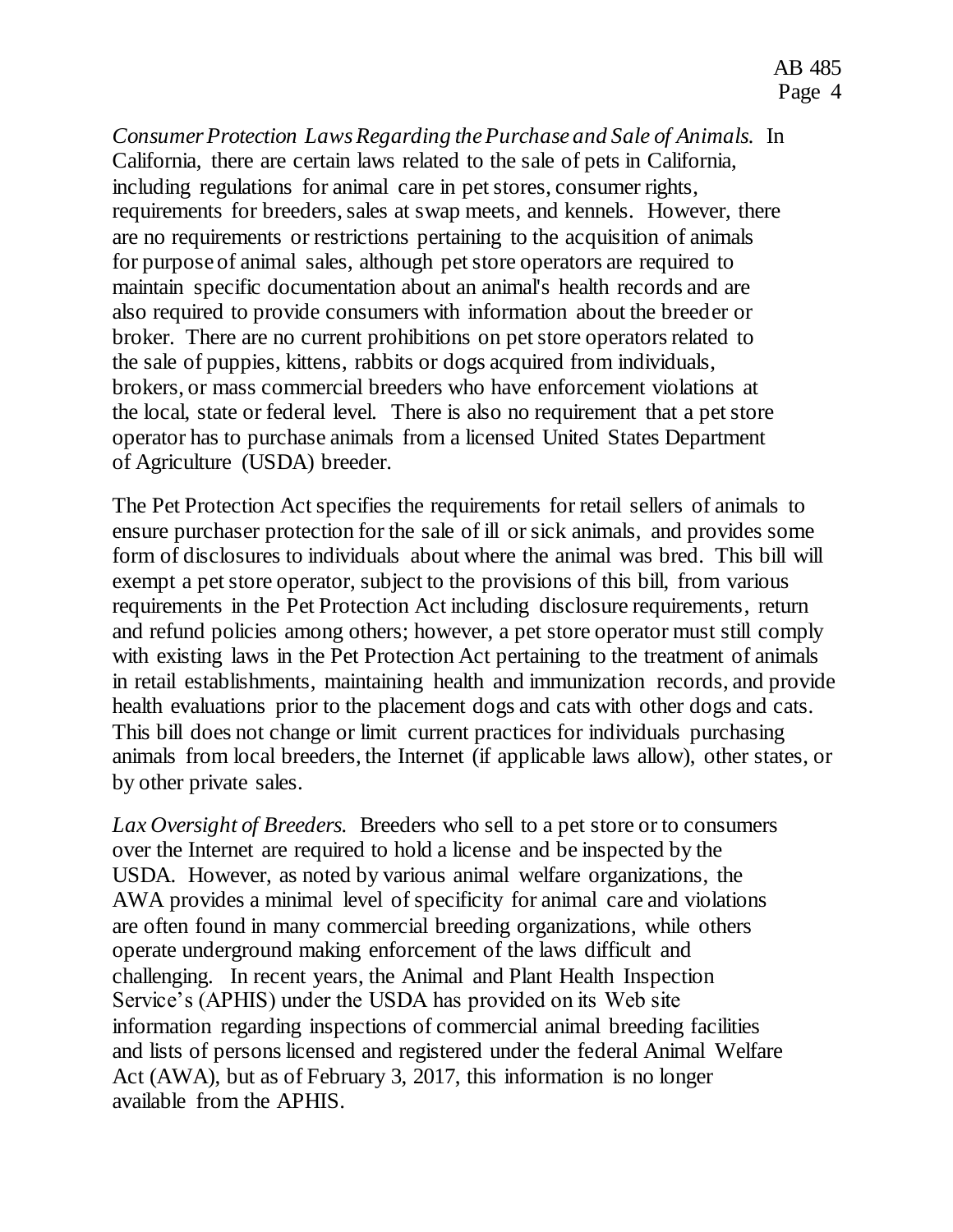*Animal Shelters and Rescue Organizations and Cooperative Agreements with Animal Rescue or Adoption Organizations.* Approximately 6.5 million companion animals enter the United States animal shelters nationwide every year, approximately 3.3 million dogs and 3.2 million cats, and approximately 1.5 million of those are euthanized. Currently, a public or private shelter may enter into a cooperative agreement with any animal rescue or adoption organization for a dog, cat or rabbit, which allows the shelter to release the animal to the rescue or adoption organization rather than have the animal euthanized. The rescue or adoption organization need only request the release of the animal to their possession so they may attempt to have the animal adopted.

*Local City/County Ordinances and Other State Efforts Similar to this Bill.* Approximately 34 cities in California have established ordinances that restrict or outright ban the retail sale of animals at pet stores, specifically dogs, cats, and rabbits. Across the country there are at least 16 states with one or more cities with prohibitions on selling live cats, dogs, or rabbits at a retail pet store, and Canada, recently enacted prohibitions on the selling of these animals as well in pet stores.

## **FISCAL EFFECT:** Appropriation: No Fiscal Com.: No Local: No

## **SUPPORT:** (Verified 8/29/17)

Social Compassion in Legislation (source) Actors and Others for Animals AGWC Rockin' Rescue Alicia Pet Care Center All About the Animals Alley Cat Allies American Rat Terrier Rescue Corp. American Society for the Prevention of Cruelty to Animals Animal Friends of the Valley Animal Hope and Wellness Foundation Animal Legal Defense Fund Animal Protection and Rescue League Animal Rescue Recon Animal Shelter Assistance Program Best Friends Animal Society Bow-Wows & Meows, Inc. Bunnies Urgently Needing Shelter California Animal Control Directors Association Camp Cocker Rescue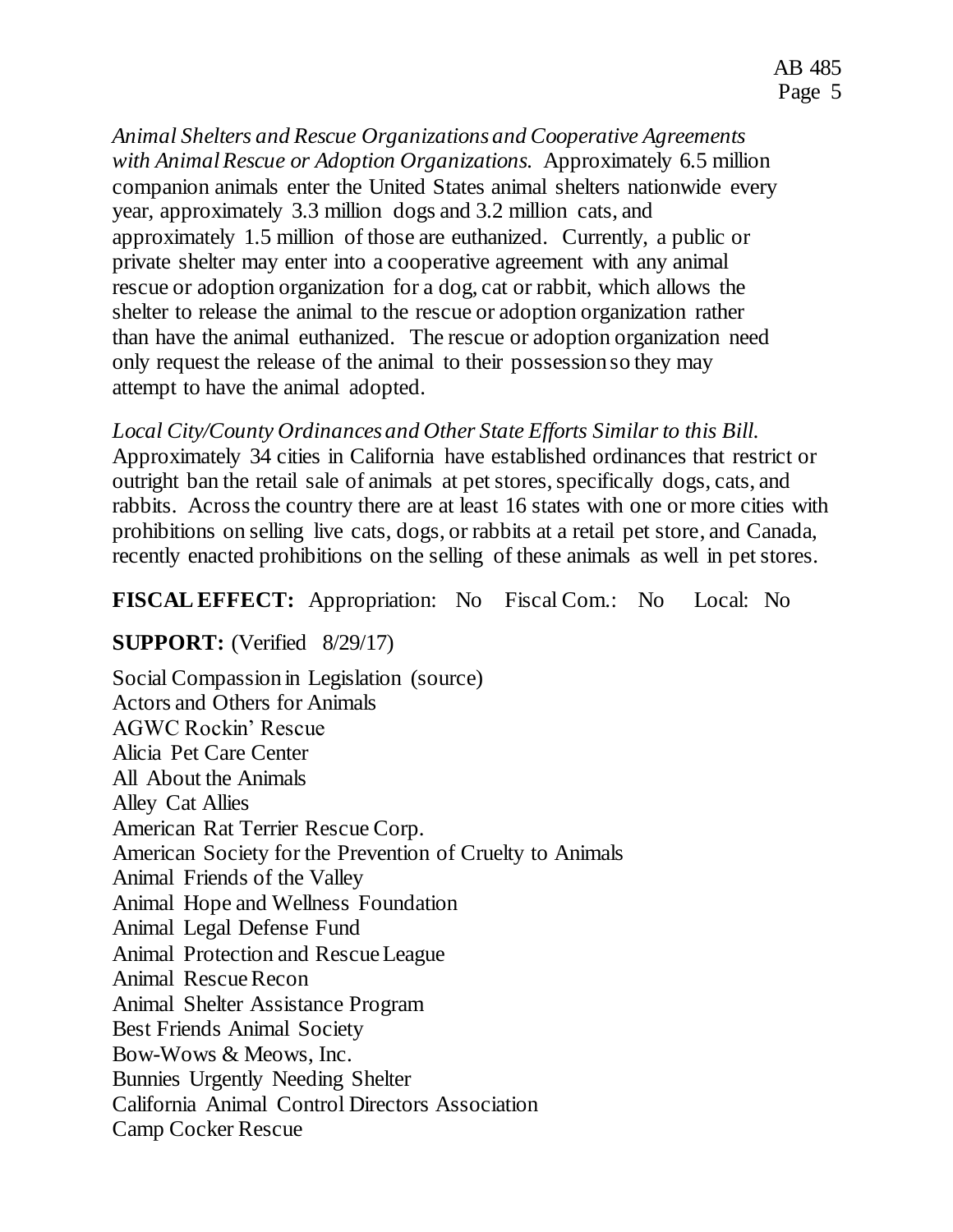- Coastal German Shepherd Rescue San Diego
- Councilmember Esther C. Sanchez, City of Oceanside

Sacramento, Signal Hill, Turlock, and West Hollywood

- Councilmember Melissa Fox, City of Irvine
- Councilmembers Mona Rios and Alejandra Sotelo-Solis, City of National City
- Davey's Voice
- David Toro Foundation
- Dog Adoption and Welfare Group
- Dog Squad Rescue
- East Bay Rabbit Rescue
- Fix Long Beach
- Fresno Humane Animal Services
- Friends of Long Beach Animals
- Gentle Barn
- Golden State Humane Society
- Harley's Dream
- Healthy Spot
- Helen Sanders CatPAWS
- Humane Society of the United States
- Humane Society Silicon Valley
- Humane Society Veterinary Medical Association
- It's The Pits
- Labrador Rescuers of San Diego
- Last Chance for Animals
- Last Chance for Animals, San Diego Chapter
- Lobby for Animals
- Lucy Pet Foundation
- Mayor Pro Tem David J. Toro, City of Colton
- Mayor Will Rogers, City of Burbank
- National Animal Rescue Coalition
- NOAH Not One Animal Harmed
- Oakland Animal Services
- Ozzy Foundation
- Palm Springs Animal Shelter
- Passion for Paws Rescue
- Paw Project
- Peace 4 Animals
- Pedro Pet Pals
- 
- Peninsula Humane Society and SPCA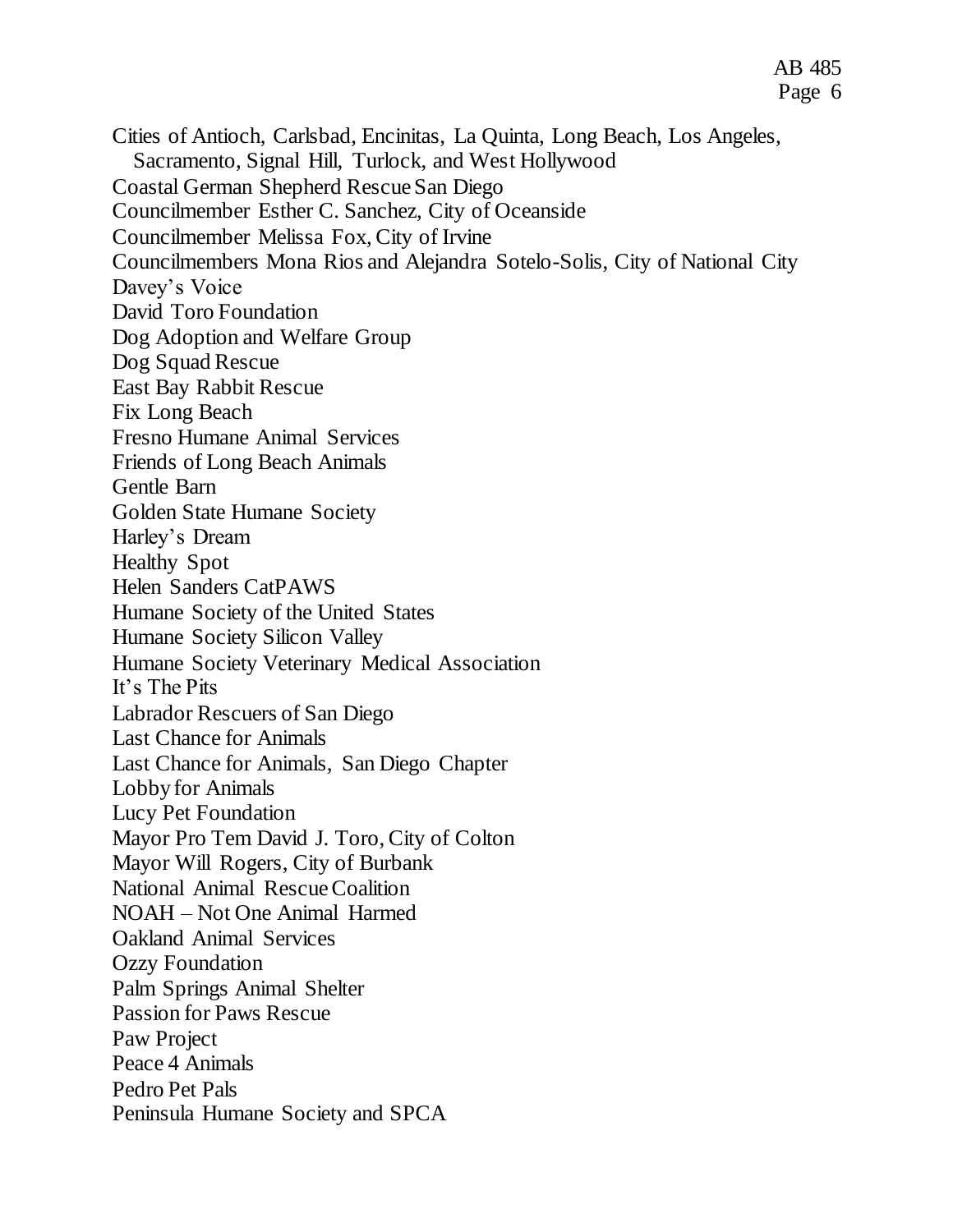AB 485 Page 7

People for Ethical Treatment of Animals Pet Food Express Public Interest Coalition Puppy Coalition Foundation Rabbit Rescue Rescue House RESQCATS, Inc. Rockin Pets Foundation Sacramento SPCA San Diego Animal Advocates San Diego House Rabbit Society San Diego Humane Society San Francisco SPCA Santa Cruz County Animal Shelter Saving Pets One At a Time Shamrock Rescue Foundation SoulPlayMates Dog Rescue & Advocacy Southern California Bulldog Rescue, Inc. Southland Collie Rescue, Inc. Spay-Neuter Action Project Spay-Neuter Action Project SPOT Rescue Starfish Animal Rescue Start Rescue State Humane Association of California Supervisor Katy Tang, City and County of San Francisco Take Me Home Rescue Thrive Animal Rescue Wagging Dog Rescue Numerous individuals

#### **OPPOSITION:** (Verified 8/29/17)

American Kennel Club Animal Council Animal Issues Movement Animal Kingdom Pet Shop Broadway Puppies Bulldog Club of America California Federation of Dog Clubs California Retailers Association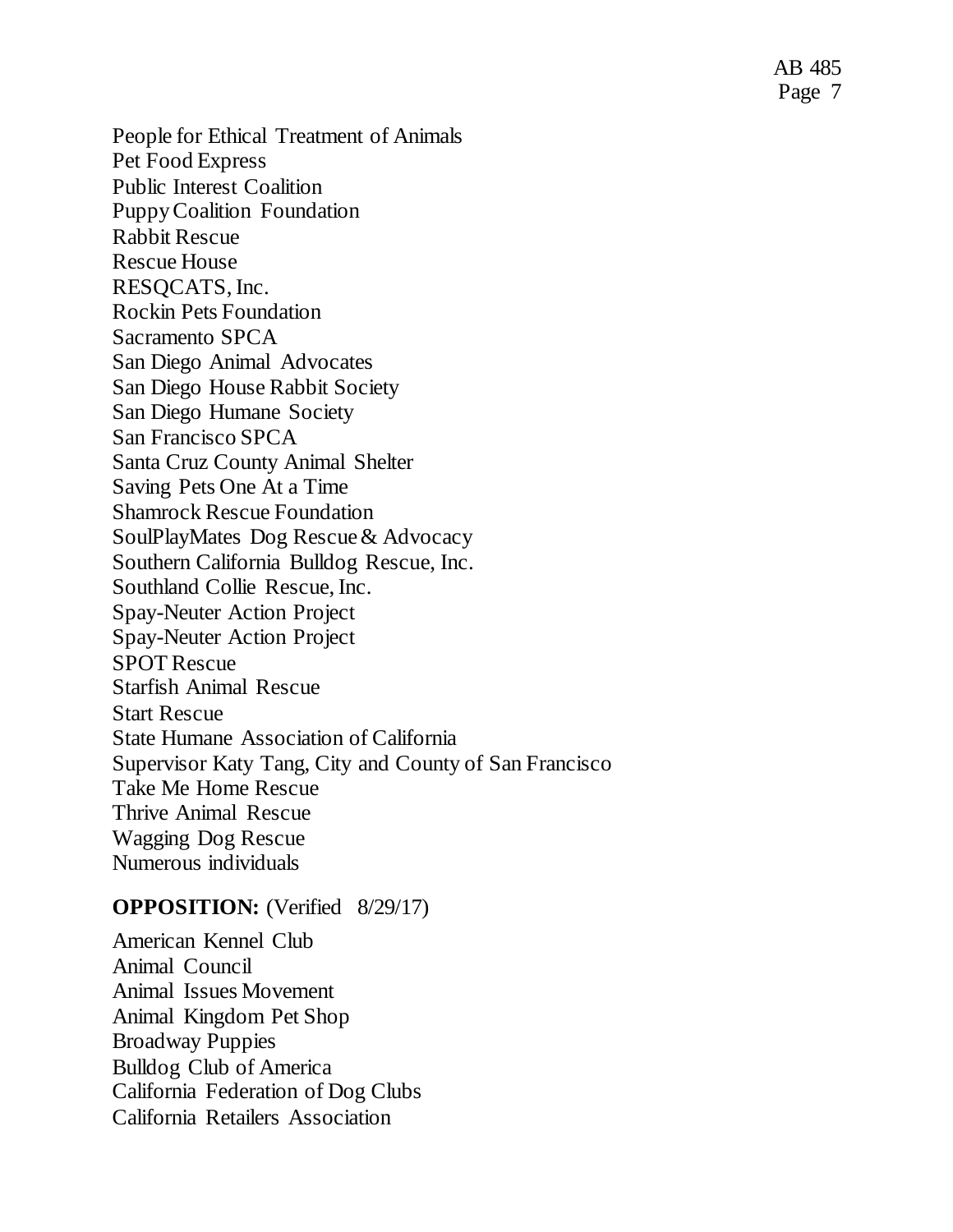Cat Fanciers' Association Chinese Shar-Pei Club of America, Inc. Citizens for Responsible Pet Ownership Dog Owners of the Golden State English Cocker Spaniel Club of Southern California Hello Puppies National Animal Interest Alliance National Federation of Independent Business Mayor Ron Morrison, City of National City Pet Industry Joint Advisory Council Pinogy PuppySpot World Pet Association Individual Pet Store Owners/Operators

**ARGUMENTS IN SUPPORT:** Supporters write that by stopping one of the major outlets for the puppy mill pipelines in California, the Legislature is setting the standard for the rest of the country and that models already exist in responsible pet stores including Petsmart and Petco, so supporters do not believe that this bill will be an undue burden on merchants or animals control officers. Supporters state that by offering animals for adoption from nearby shelters, pet stores can save the lives of animals in search of a home, save the breeding animals trapped in puppy mills, and relieve pressure on county and city budgets and local taxpayers.

**ARGUMENTS IN OPPOSITION:** Opponents argue that this bill is an extreme overreach that could shut down many small, local pet stores that provide healthy, quality pets to the public. Opponents state concerns that the Author has rejected amendments that would provide that retail stores can only obtain dogs and cats from USDA-licensed breeders (or breeders exempt from USDA licensing requirements) that have not been cited for any direct or critical noncompliance violation under the AWA for a two-year period prior to offering for sale any dog or cat and have not been cited for non-compliance during the most recent inspection by the USDA.

## ASSEMBLY FLOOR: 55-11, 5/30/17

AYES: Aguiar-Curry, Arambula, Baker, Berman, Bloom, Bocanegra, Bonta, Brough, Burke, Calderon, Cervantes, Chávez, Chiu, Chu, Cooley, Dababneh, Daly, Flora, Friedman, Cristina Garcia, Eduardo Garcia, Gipson, Gloria, Gomez, Gonzalez Fletcher, Gray, Holden, Irwin, Jones-Sawyer, Kalra, Levine, Limón, Low, Maienschein, McCarty, Medina, Mullin, Muratsuchi, Nazarian, O'Donnell,